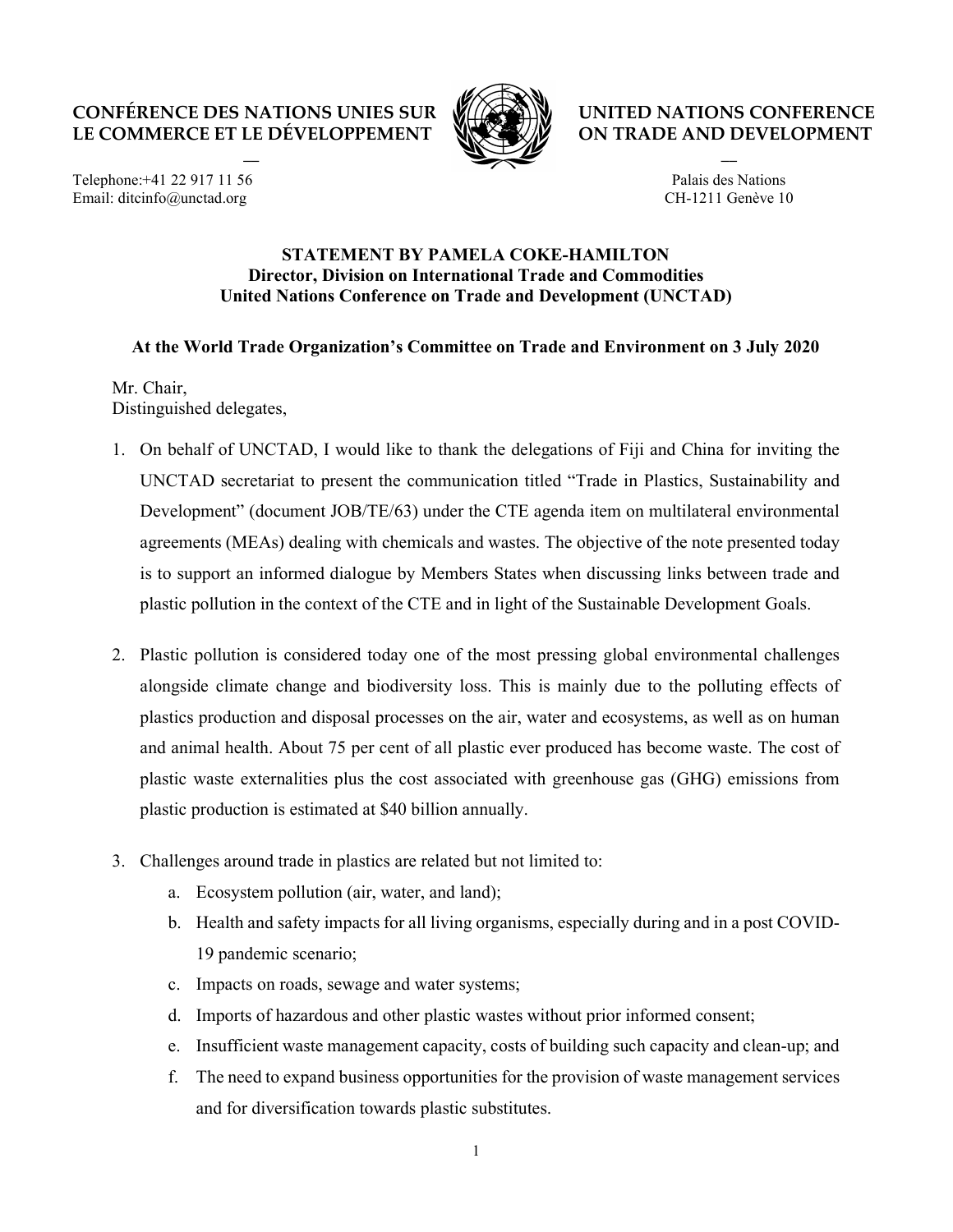- 4. Developing countries are key players in the global plastics economy. The Global South has surpassed the developed world in overall plastics production. The combined share of developing countries in global plastics output rose from 43.5 per cent in 2009 to 58 per cent in 2018. Developing countries also accounted for half of the world's plastics consumption in 2016, closely followed by developed nations (44 per cent) and transition economies (6 per cent). Two in every three jobs in the manufacture of plastic products are now concentrated in the Global South: the industry is estimated to generate 7.7 million direct jobs in developing countries, compared to 2.9 million jobs in developed nations and 500,000 in transition economies.
- 5. Lack of capacity of developing countries to manage waste is a major source of plastic pollution. The lion share of global macroplastic leakage into the environment is estimated to originate in developing countries, mostly through the mismanagement of solid waste (e.g. open dumping, incineration and inadequate landfilling). Improved and increased solid waste management and wastewater treatment coverage are urgently needed to prevent plastic leakage into inland waterways and oceans and avoid soil and air pollution linked to disposal by incineration.
- 6. In the WTO context and over the past decade, the number of notifications of trade measures involving plastics increased at a rate of 28 per cent annually. From 2015 onwards, members have progressively shifted to plastic-specific policies as opposed to horizontal measures including plastics (see figure 1 in UNCTAD's communication). Plastic-specific policies (meaning those that mainly or solely target plastics) accounted for 86 per cent of plastic-related measures notified to the WTO in the 2017-18 biennium compared to 56 per cent in 2015-2016. This later trend may be further accelerated by recent policy developments, including the Basel Convention's plastic waste amendments, increased environmental, materials and waste disposal regulations, and the implementation of extraordinary measures in response to the COVID-19 pandemic.
- 7. The mix of plastic-related trade and environmental measures notified by members changes with development status. At the global level, measures related to technical regulations and specifications and conformity assessment procedures make up the bulk of notifications (57 per cent). Developed economies tend to rely to a larger extent on technical regulations (67 per cent) and subsidies to private firms and greener procurement schemes (28 per cent). By contrast, policy tools such as import licenses and bans are commonly used by developing countries (37 per cent of their notified measures). This is not surprising as developing countries have less capacity to set and implement technical regulations on the large myriad of plastic products or to provide subsides to shift